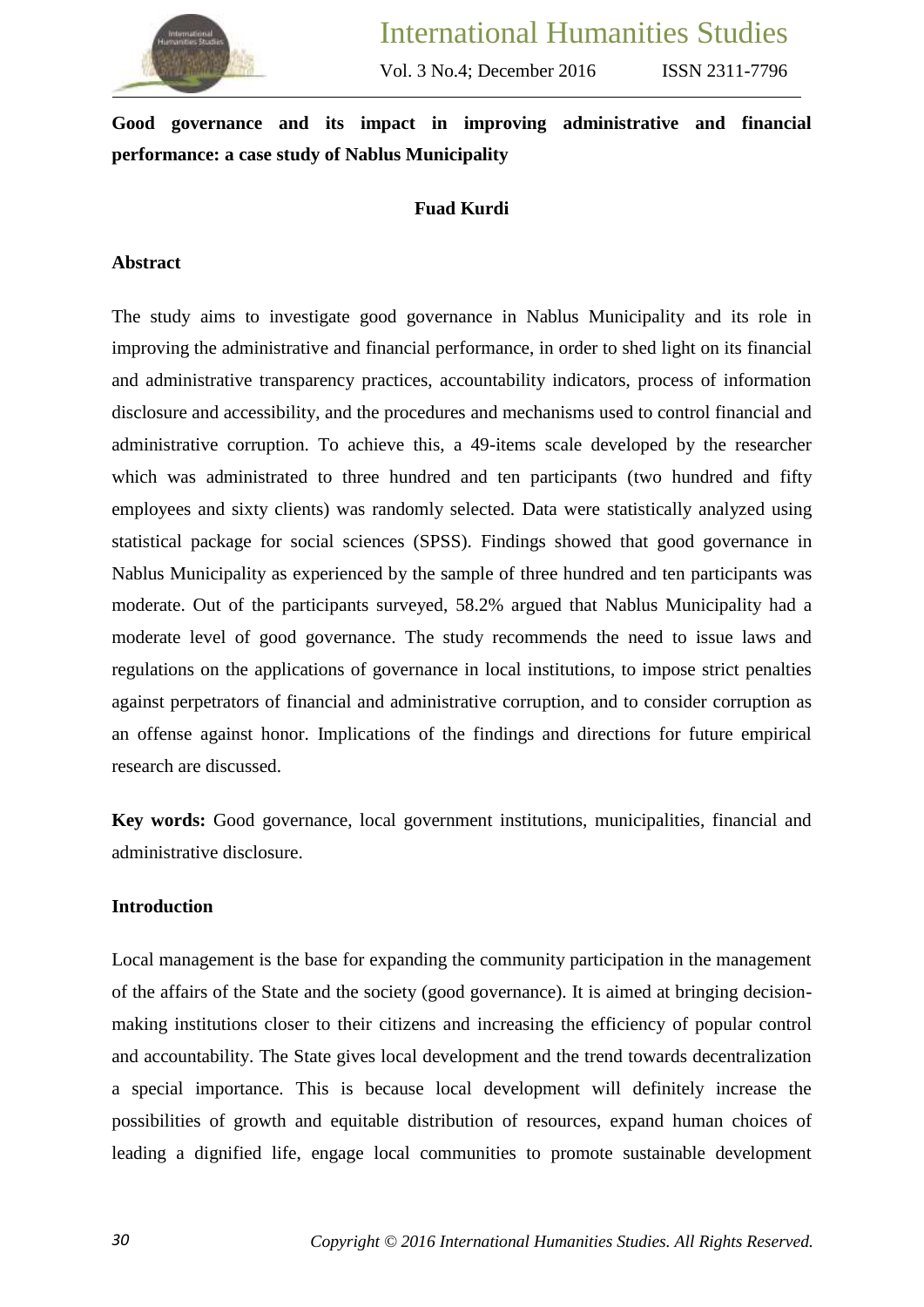

ISSN 2311-7796

opportunities, and enhance decentralization by taking into account the wide diversity of objectives for members of local communities. This will eventually help the country achieve progress and development, teach the values of affiliation, equality and a sense of social responsibility that maintains the security and stability of the society, and simultaneously empower its citizens. Good governance is considered to be one of the most effective strategies of success and development at the national level (Abdelhadi, 2016).

The changes and developments witnessed by the world at the end of 1980s and in the early of 1990s led to many changes in the structure and nature of international relations and to the globalization of the issues to which decision-makers and most researchers and thinkers attach great importance to. These changes and developments also led to a huge interest in the concept of governance as evident in many international reports, which is a common denominator between the various international circles regardless of the degree of their economic and political development. Hence, it is on the grounds that governance is a system for managing the affairs of the State and society.

Good governance represents one of the most important requirements to achieve development in all societies, especially in developing countries. These countries are now in a dire need of making some serious reforms in their political, economic, social, and administrative structures in order to be able to provide the necessary services for their citizens and help them fulfill their aspirations (Afalo, 2013). Hence, the study aims to investigate good governance and its impact in improving administrative and financial performance at Nablus municipality.

#### **Literature Review**

Good governance, or simply governance, plays a pivotal role throughout the world. Recently, there has been much debate about good governance and its role in development in terms of improving economic performance and financial investment. There is a growing need to implement and follow up the implementation of this concept at various departmental levels so as to guarantee the rights of investors and the community. Governance plays an important role in a nation's economic progress as it boosts the flow of capital (Eid, 2015).

Subsequently, good governance depends on several factors in the first place such as transparency with respect to the information system, the process of informing the regulatory authorities of the details of the transactions and the methods of decision-making, including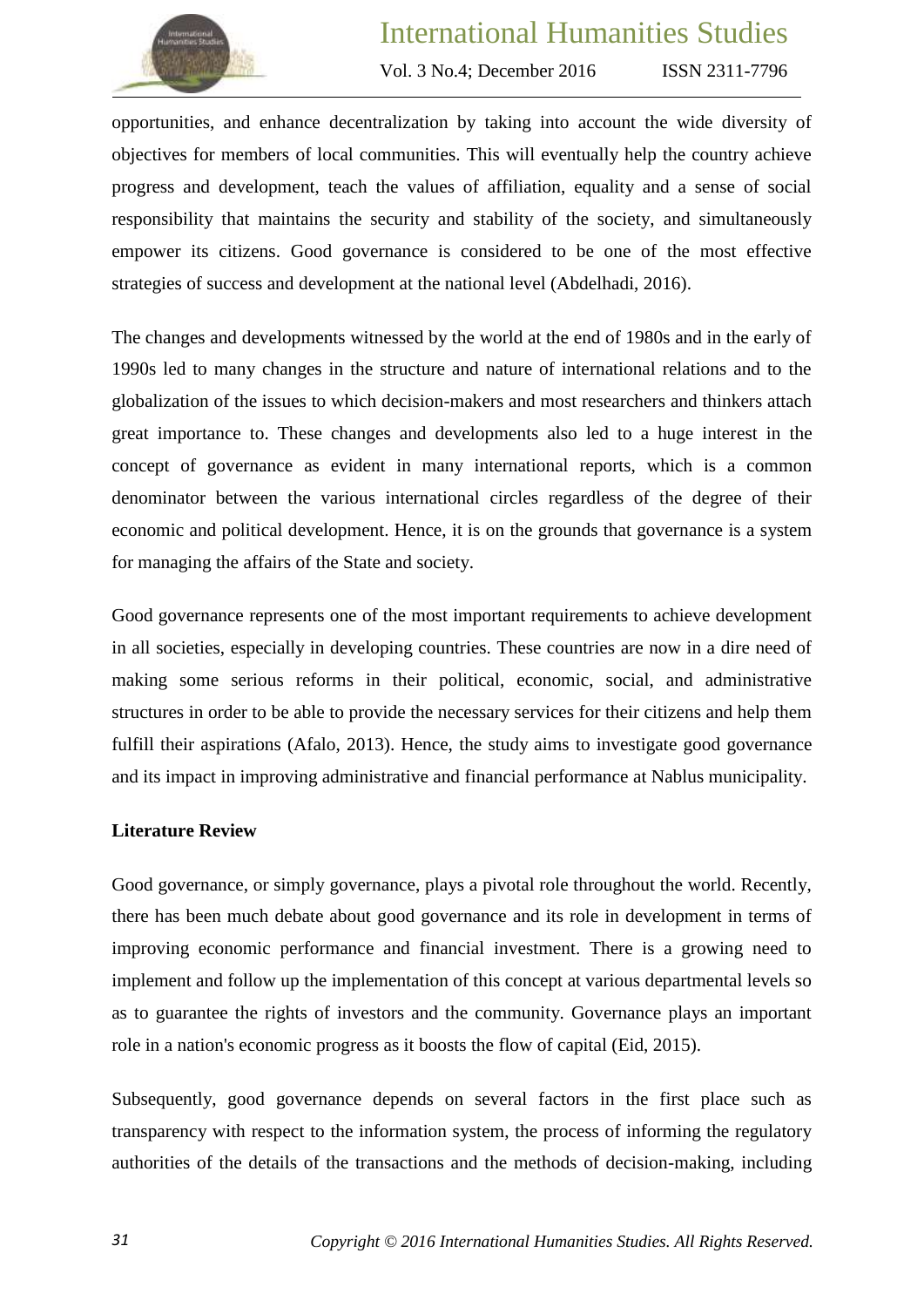

Vol. 3 No.4; December 2016

ISSN 2311-7796

the reasons behind taking such decisions, and the benefits as well as the consequences expected from them. This also involves stating and informing the citizens of the financial position of their institutions in order to broaden their participation, control, and support the process of correcting errors, which would serve to improve the results of any future decisions or steps. It can be argued that good governance is an integrated system which includes modern scientific methods derived from other sciences such as economics, management, and law. Also, it consists of a set of objective strategies for the advancement of the State and economic institutions to achieve the welfare of the community. The principles of good governance can be regarded as an illustrative map to be followed by all regulatory authorities regarding the performance of governments and community institutions (Rizq, 2008).

A UN report (2015) states that information should be made public and easily accessible, which is the key factor to use the data effectively for the purposes of making developmental decisions. However, such data constitutes general benefits and hence should be made easily available to the public. Open data can help government transparency allow access to the collective mind and more intelligent decisions in the field of public policy. Open data can also double the participation of citizens and promote efficiency and effectiveness at the governmental level. In addition to data, information relating to definitions, data quality and methods of collection must be made available to the public on a wide range. There is a need to make great efforts to release the data through data-reading machine and to provide the tools to be read visually. In addition, people need certain skills to enable them to use and interpret such data properly (United Nations, 2015).

The applications of governance involve good understanding of the process of government and the management of the State and community affairs toward building an institutional community and active citizenship. This can be conducted through consolidating the prudent components into the path of government, management and disciplined practices. Additionally, it is conducted through initiating policies, programs, strategies, and administrative and organizational behavior at the level of governments, organizations, and various forms and kinds of community institutions. Good governance also involves adherence to modern mechanisms in order to effectively deal with the environmental and technological developments and fulfill the expectations of citizens (consumers, target groups, customers, beneficiaries) regarding the services provided. It also relates to the development of effective government policies through the manufacturing, implementation, and evaluation processes.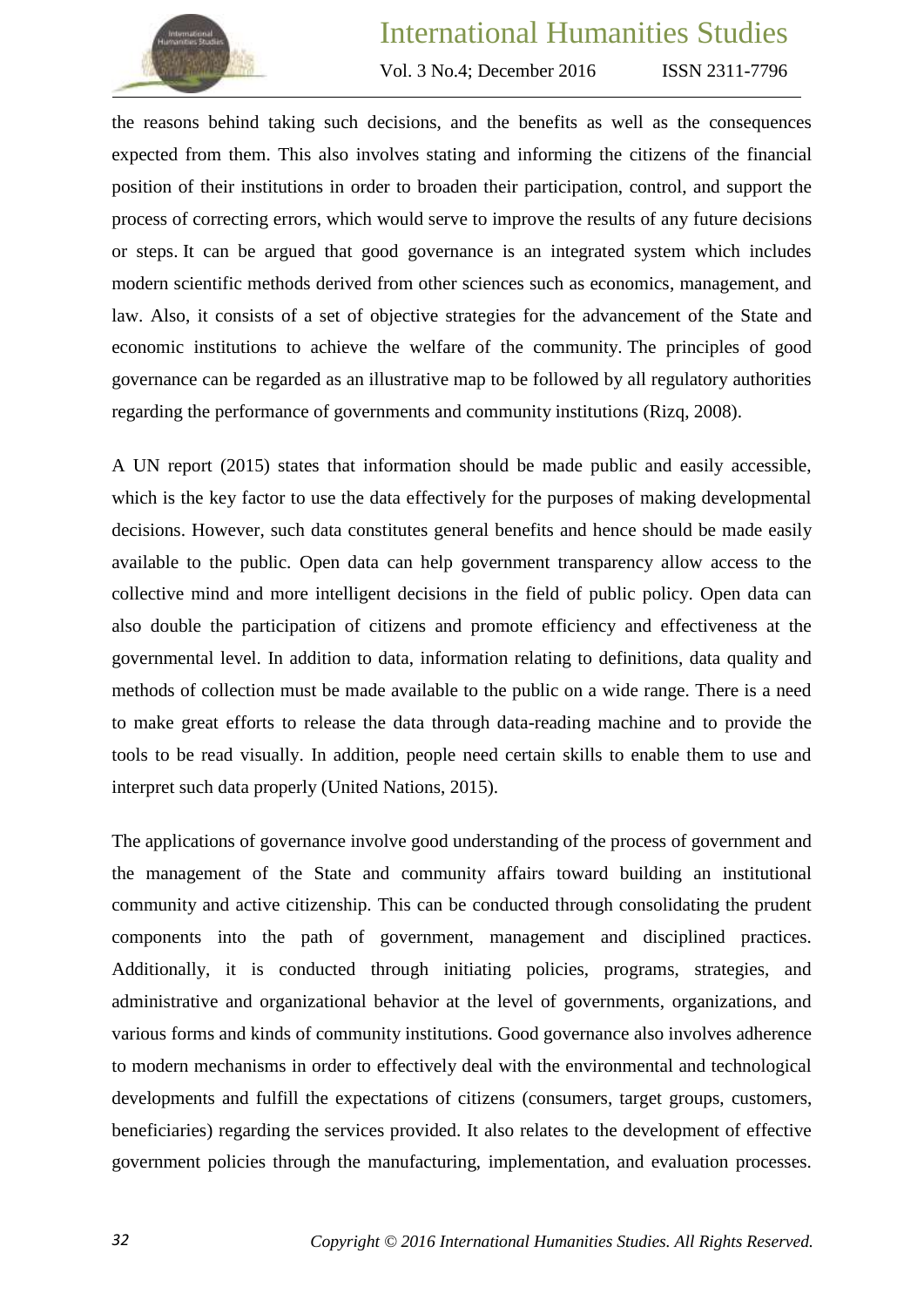

Vol. 3 No.4; December 2016

ISSN 2311-7796

Good governance is concerned with boosting education, enhancing local leadership capabilities, and promoting social justice. It seeks to help members of the community to realize their aspirations. People can straightforwardly access the public services they need, and achieve a sense of security for themselves and the future generations and the like. Consequently, reciprocal confidence between citizens and government is likely to develop, and real institutional development will definitely take place–a process that involves an effective utilization of the available resources and leads to fulfilling the future needs and aspirations of the society.

Thus, "governance" or "good governance" represents a novel contract or a true choice to help governments and administrations change their governance processes from individualism and authoritarianism to participatory democracies and positive social values (Locke et al., 2011).

Attention to the concept of corporate governance has recently increased, and a number of international institutions have become more and more motivated to address this concept thoroughly. On top of these institutions are the IMF, the World Bank, and the Organization for Economic Co-operation and Development (OECD) which issued, in 1999, the principles of corporate governance. OECD is concerned with providing help for member and nonmember states in order to develop legal and institutional frameworks for the application of corporate governance to both public and private companies by providing a number of guidelines to strengthen corporate governance.

The system of corporate governance extends to intersect with economic, legal, and social aspects, among others. Economically, the importance of corporate governance can be attributed to the role it plays in enhancing financial performance of the corporation, allocating its assets, and strengthening its competitive position through earning the confidence of the stakeholders in the market. It also helps to attract investments, whether local or foreign. From a legal point of view, governance is significant because it works to ensure the rights of the various parties of the corporation. Therefore, the statutes of such corporations are the backbone of the frameworks and the mechanisms of the corporate governance. They organize the by-laws and regulations governing the specific relationships between the parties involved in the corporation (laws of the corporations, competition, taxes, etc.). In other words, the legal significance of governance is manifest through overcoming the disadvantages of the implementation of contracts that can arise as a result of the negative practices that violate the concluded contracts. Socially, given the fact that corporations affect and are affected by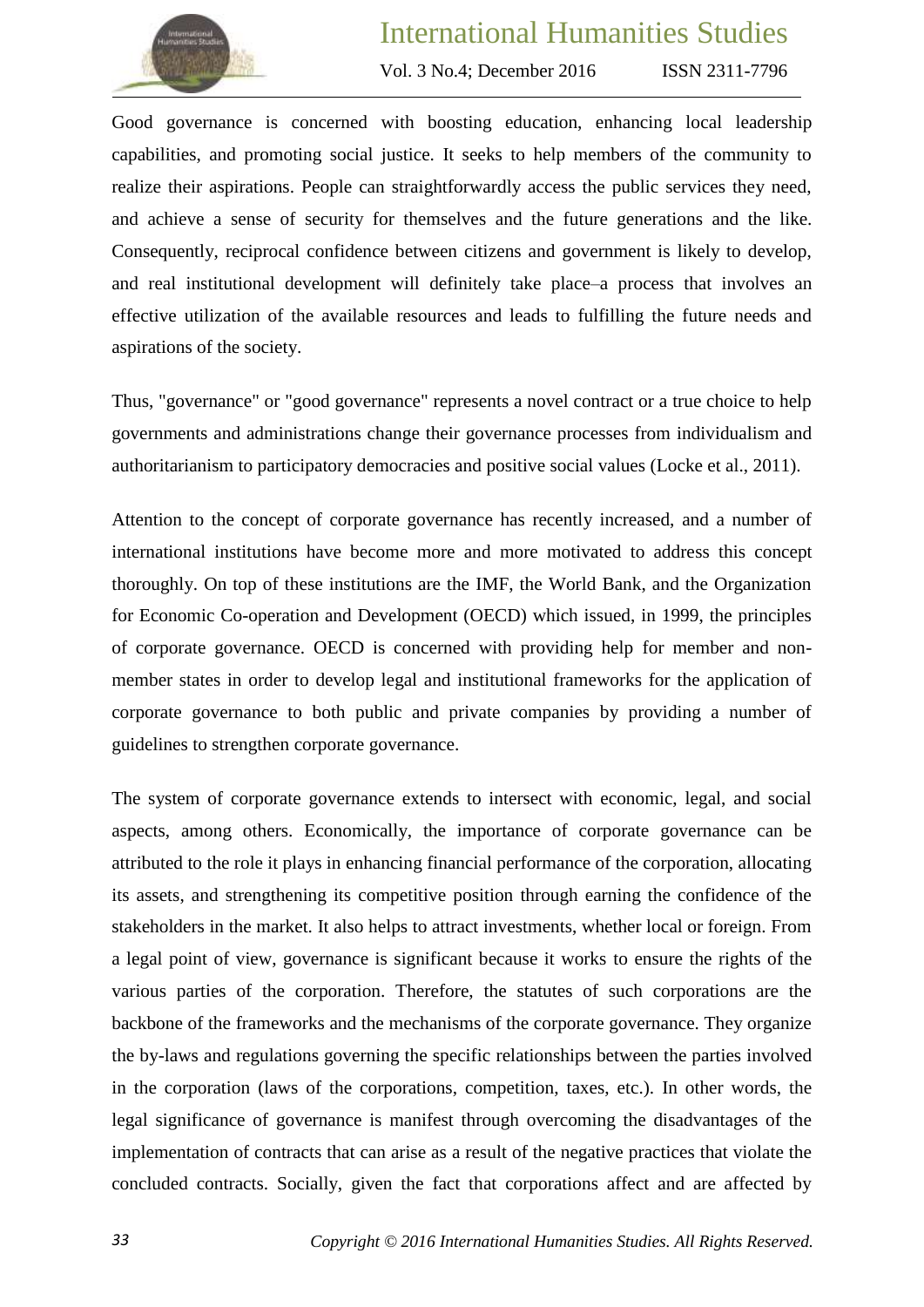

ISSN 2311-7796

public life, and that their performance can affect jobs, incomes, savings, etc., the survival and good management of such corporations are considered to be an essential elements in the social performance equation. Therefore, the broader framework of governance is associated with all economic, social, and legal aspects. If the corporation, as a nucleus, is good, then the economy and the society will be good (Ghadban, 2012).

Although performance, as a term, is not a new one, there is no general agreement on its definition. There are several theoretical and practical studies and research that aim to define or investigate this concept. In addition, this concept has received different labels such as efficiency and effectiveness, among others. The reasons behind the diverse and different definitions can be attributed to the fact that the concept of performance is widely used, cognitive, sophisticated, and multiple. Consequently, it can be argued that the financial performance is the extent to which financial targets can be achieved (in terms of maximizing returns and minimizing costs) through optimal use and continuous improvement of financial resources. As a comprehensive, integrated and dynamic system, it has to go through certain processes. Also, it has multi-criteria such as cost, time, and quality. A corporation may resort to some techniques that would improve its financial performance, especially when the achievement is less than the expected outcome or in case they are equal (Yahyaoui & Bouhadid, 2014).

Good governance is a new economic term. It involves a number of non-specific definitions, as it intermingles with many administrative, economic, social, and legal aspects. The World Bank (1992) defines governance as "the manner in which power is exercised in the management of a country's economic and social resources for development." According to the Organization for Economic Co-operation and Development (OECD), good governance refers to the rules that govern the affairs and management methods of the economic, social, and political sectors. The structure of these rules is determined through the distribution of rights and responsibilities among the various parties (Rizq, 2008).

In other words, governance is the set of laws, regulations, and decisions aimed at achieving quality and excellence in management performance by selecting the appropriate and effective methods to achieve the plans and objectives of development in any organized work, both in the public or the private sector units. The term "governance" is the concise equivalent to the term "corporate government". The academic and conventional definition of this term is "the method of exercising the powers of good governance" (Eid, 2015).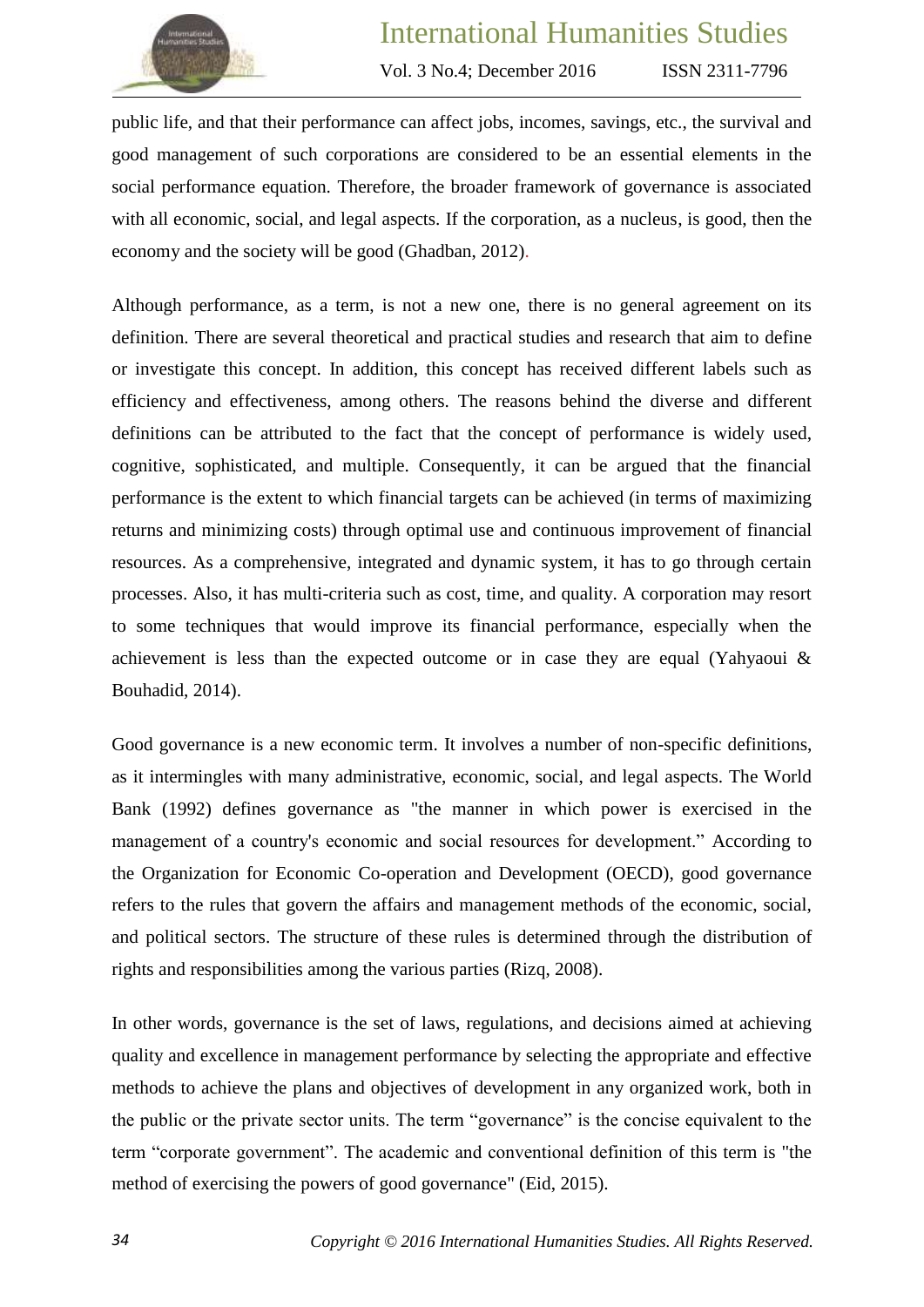

ISSN 2311-7796

The system of good governance has been developed to prevent major shareholders, owners of huge quotas, from exploiting and controlling the interests and rights of the majority of shareholders, owners of small quotas, who do not influence the company's administrative and strategic decisions. Therefore, the system of good governance has been defined as "the system which allows all shareholders to get back their rations from revenues of investment, or the system which protects the interests and rights of shareholders and prevent major shareholders from taking over or dominating these interests and rights (Lee, 2002).

The principles of good governance constitute its major components and explain its content and trends. These principles have been addressed from different angles, which all agree on the major role played by the supreme leadership in terms of guaranteeing the rights of the community members and the owners' interests by means of a transparent system that freely allows access to the information and statements (Standard & Poor's Governance, 2002).

According to Rizq (2008), the following points are requirements for good governance: proper planning and providing the data and information necessary for the completion and implementation of the development process; maintaining quality products and the provision of appropriate technology and specialized human resources; paying attention to the human element and raising its efficiency and effectiveness through training and relating education to the labor market; initiating the appropriate economic policies; and developing the systems of governance in developing countries so that they are institutionalized and are not dependent on persons.

Furthermore, good governance demonstrates a moral and a corrective attitude toward the exercise of political power to manage a nation's and community's affairs in a developmental and progressive direction according to well-known and socially agreed upon criteria of democratic good governance. Thus, such governance is based on the principles of accountability, equality, political stability, effectiveness, the rule of law, equitability, corruption prevention and combating, and transparency. In the light of this vision, a governance program can be adopted to achieve the desired results which contribute to the establishment of good governance, which necessarily means combating and controlling corruption and developing public policies that respond to the needs of people and the demands of the society (Governance Center, 2010).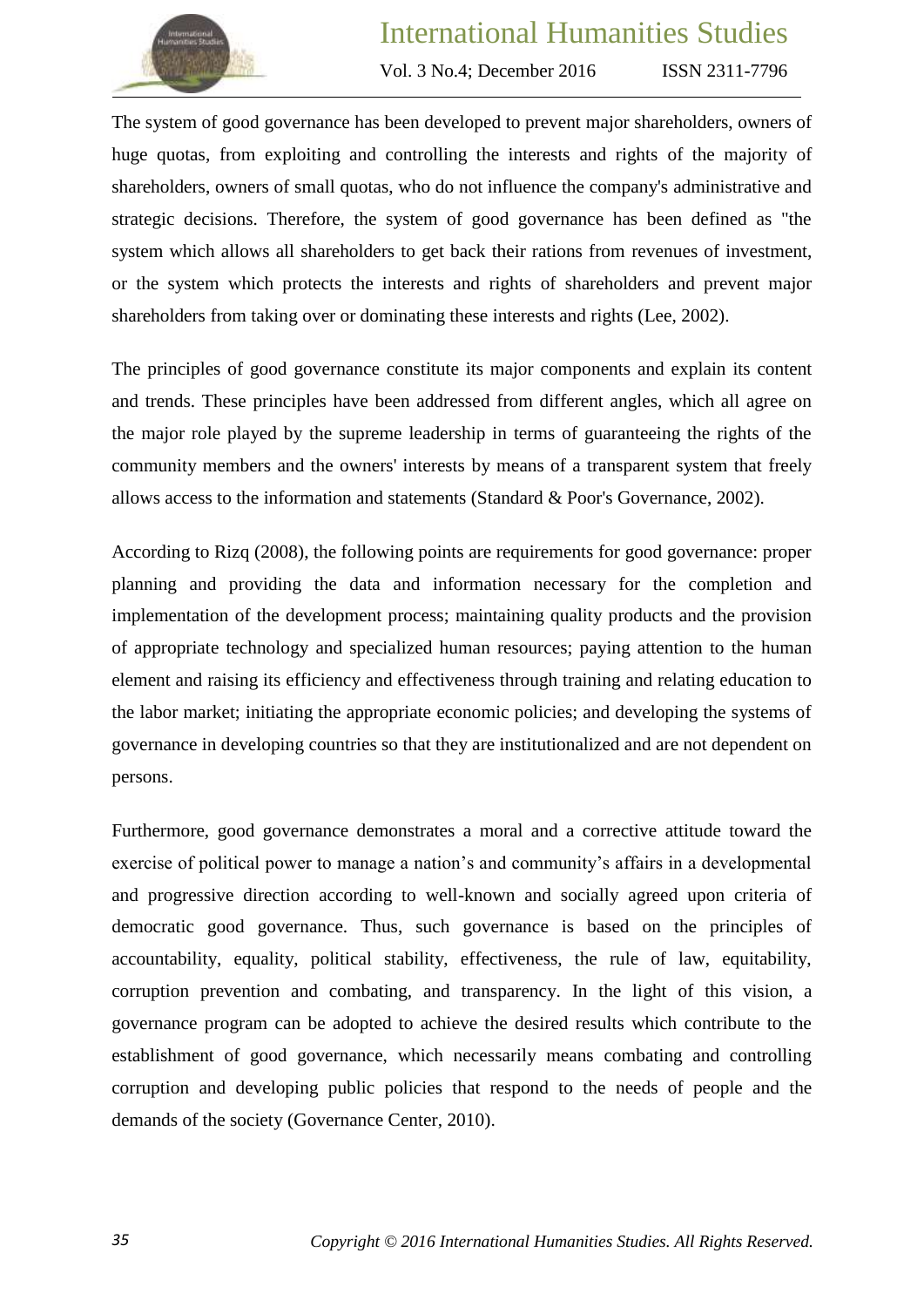

# **Further Related Studies**

Several studies tackled good governance as a multi-dimensional phenomenon addressed by both theoretical and applied researches. In a recent study, Nafe & Saeid (2016) indicated that there is no system or model to evaluate the financial performance of the departments of municipalities. Here, it is not possible for a person or institution to know their success in terms of the financial work of failure. In this case, it is now more than those who do not access the financial performance authorized to be and which is of necessity. FATF is the financial performance assessment. However, Othman and Matarneh (2016) found that there is positive affection for principle of effective governance, principle of equities protection, principle of welfare owner's role, principle of Board of Directors' Responsibilities, and principle of disclosure and transparency on corporate performance which includes financial viability, growth and effectiveness, efficiency, and risk reduction in the Jordanian industrial companies.

Moreover, the study of Shah (2014) concluded that ad hoc ad-on self-standing monitoring and evaluation systems are more costly and less useful than built-in tools and mechanisms for government transparency, self–evaluation, and citizen based accountability such as local government output budgeting and output based fiscal transfers to finance local services. Furthermore, Daur and Abid (2013) indicated that Palestinian Monitory Authority (PMA) moved seriously toward governance through periodic issues and they conducted meetings with lecturers about governance concept and how they can be practiced in Palestinian environment. Also, the banks working in Palestine were obligated by advanced governance that is required through the adequate awareness of ownerships and members of the management board for governance concept.

Furthermore, García-Sánchez et al. (2013) demonstrate that Spanish municipalities show high information transparency in economic, environmental and social matters, allowing the undertaking of administrative proceedings online and actively promoting the participation of interest groups in strategic, sustainable, and managerial issues. However, the Spanish legislation needs to regulate the development of local government e-administration in order to improve the current one-way e-participatory status towards a two-way relationship of mutual feedback and finally to a partner relationship between government and society. Also, the diversity in e-government development suggests that it is not theoretically adequate to consider it as an aggregate concept, requiring research to focus on particular applications in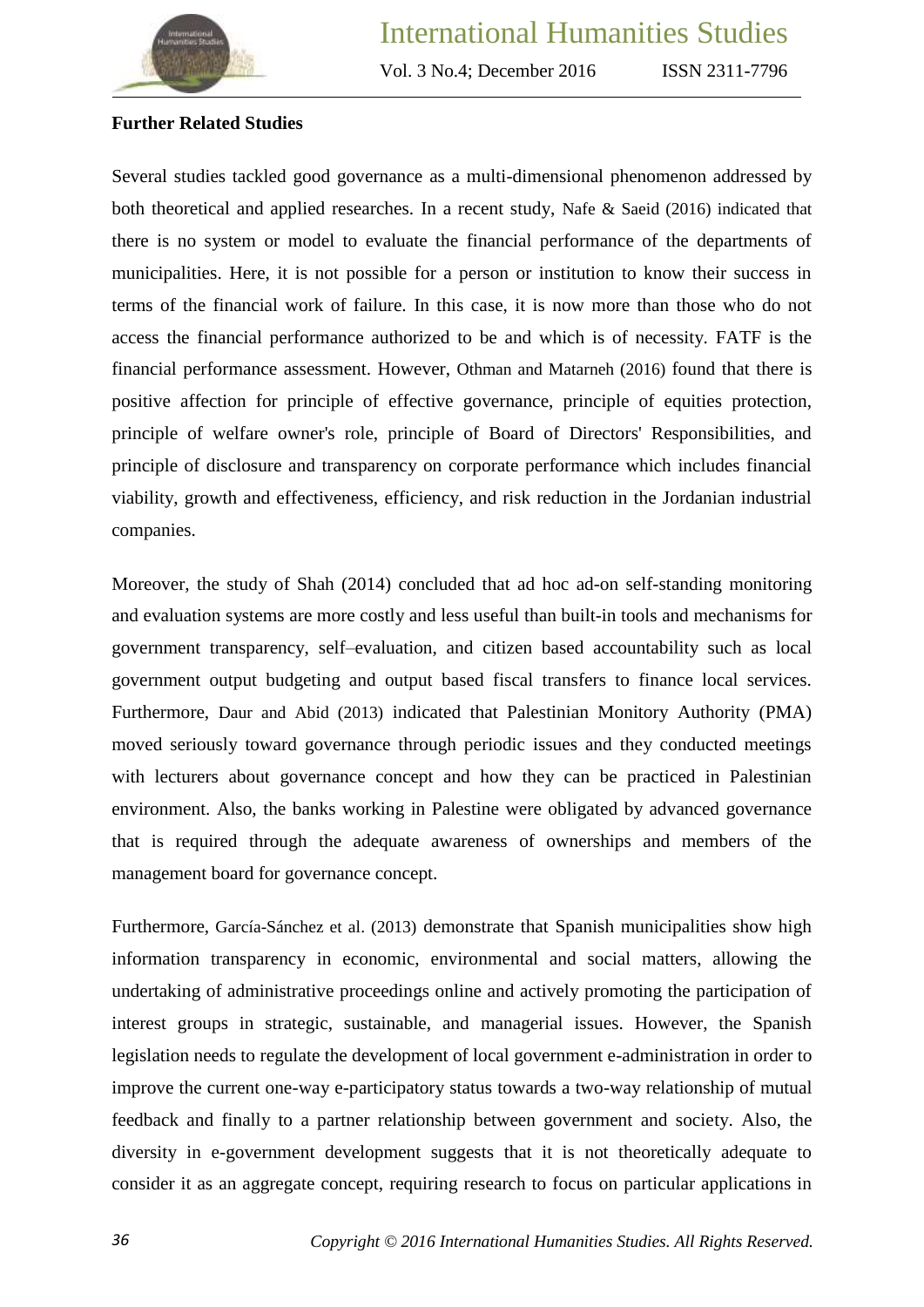

ISSN 2311-7796

order to obtain useful insights. However, the study of Ahmed and Hassan (2012) indicated that E-governance facilitates provision of relevant government information in an electronic form to the citizens in a timely manner; better service delivery to citizens; empowerment of the people through access to information without the bureaucracy; improved productivity and cost savings in doing business with suppliers and customers of government; and participation in public policy decision making.

Additionally, Yahyaoui and Buslimah (2012) concluded that companies that apply governance business becomes more attractive to investors, leading to increased market access capital, credit availability, low cost of financing, raising the market value of the company, reducing risks, and increasing the competitiveness of the company to corruption and capital flight. Furthermore, Shibley and Manhal (2012) revealed that there is possibility for building Transparency system for the top management of General State of Iraqi Ports.

#### **Aims and Scope**

Decentralization is defined as a strategy that helps rapprochement between the State and its citizens. Municipalities, local government bodies, and democratic local institutions allow citizens to express their needs and aspirations, to develop effective strategies which address the problems facing or affecting them, and to manage the nation's resources. Local political decisions based on the principles of democracy and participation also contribute to increasing the citizens' confidence in the nation's institutions, which would help in building their legitimacy. This is considered critical in the transitional periods. However, decentralization is facing the risk of penetration "client list political networks," rampant corruption, and marginalization of minorities and the poor. This occurs in the absence of strong institutional and political systems at the local level. In addition, the lack of participation and accountability mechanisms through which citizens can watch municipalities and local government bodies can play a key role in determining their programs and activities.

The system of good governance, along with the principles of transparency and accountability, is considered as the best method to address the phenomena of corruption as well as various administrative and financial deviations in organizations of all types, sectors, and areas of work. The present study addresses an important topic, as a philosophy and approach, to achieve administrative successes that contribute to strengthening the role of Nablus Municipality as one of the important institutions in the West Bank city of Nablus. To have a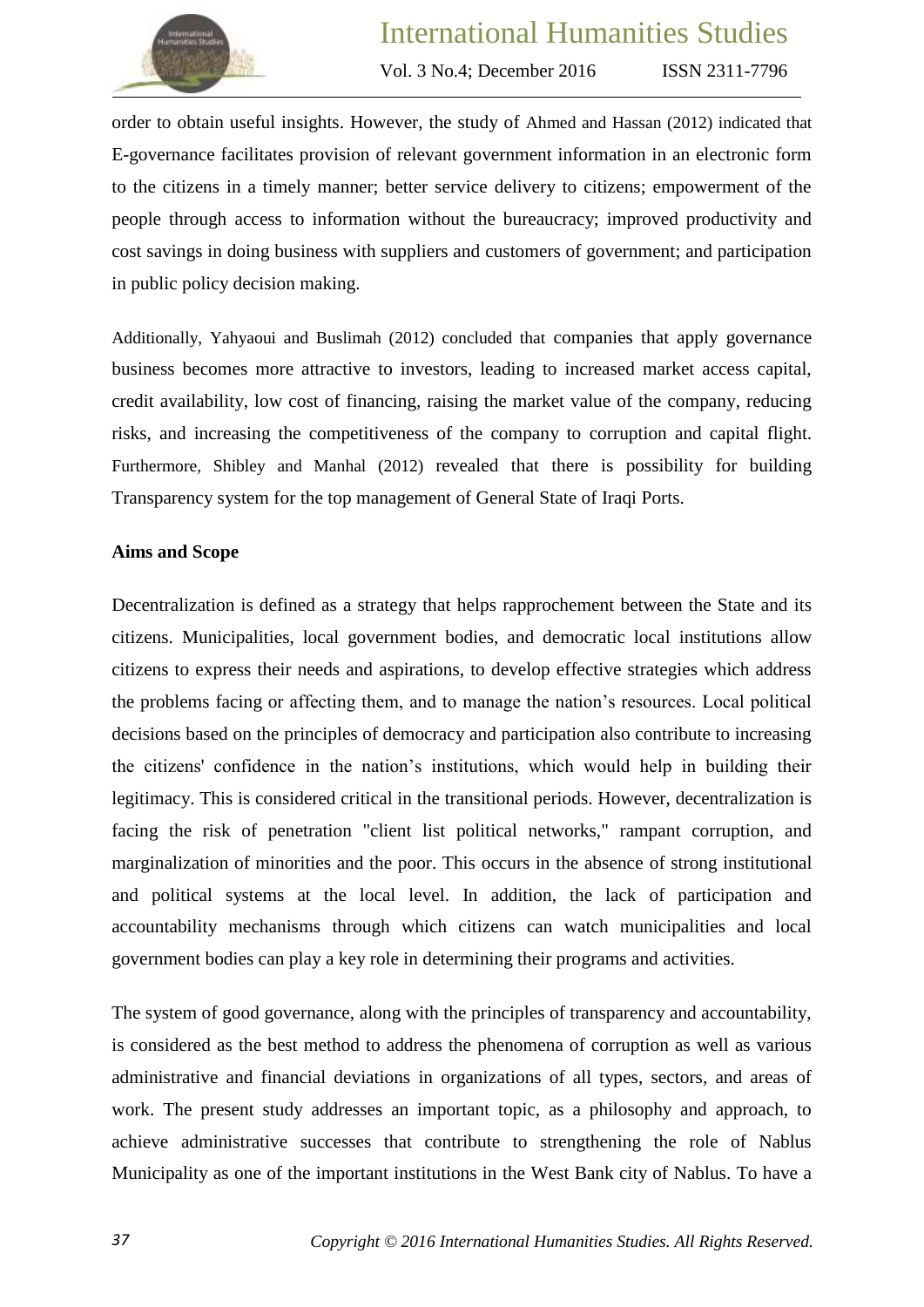

ISSN 2311-7796

better understanding of the readiness of Nablus Municipality to provide various services to the public beneficiaries, it is necessary to identify the applications of good governance in the municipality.Therefore, the problem of the study lies in the following overall question: what is the reality of good governance in Nablus municipality and its impact in improving the administrative and financial performance?

The significance of the study came from the wide interest based on the system of good administration and governance and in the practices of transparency and accountability as a fundamental means to eliminate the cases of corruption and deviation in the financial and administrative areas; the great competition between the domestic and international institutions in the provision of quality and distinctive services to community members; and the fact that Nablus municipality is one of the major municipalities in Palestine. Therefore, this study is considered to be the first academic study that monitors the indicators of good governance in this institution.

## **Hypotheses**

Based on the reviewed literature, the set objectives, and variables of the study, the following hypothesis was proposed:

There are no statistical significant differences at  $\alpha \leq 0.05$  in good governance and its impact in improving administrative and financial performance in Nablus municipality from the view point of the employee and clients according to their age, gender, educational level, years of experience, major, and profession.

Delimiting variables to the scope of the study based on participants' demographic characteristic include age, gender, educational level, years of experience, major and profession, in addition to the good governance index.

## **Methodology**

The study is a quantitative research study conducted using a questionnaire, which is appropriate to the exploratory nature of the research. The overall sample composed of three hundred and ten participants (250 employees and 60 clients) at Nablus municipality, Palestine, randomly selected.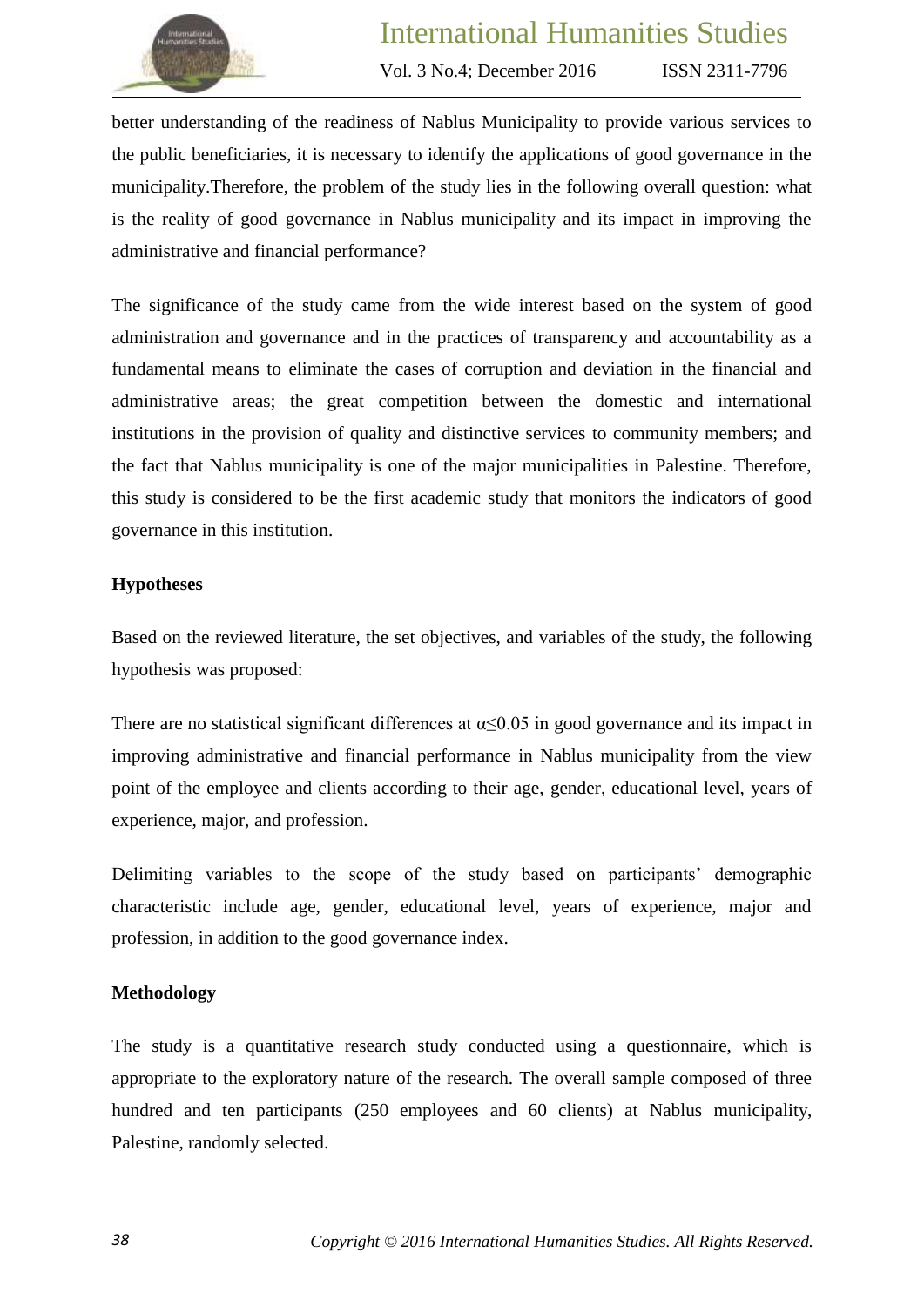

ISSN 2311-7796

Good governance was evaluated using an index of a 49-item scale, developed by the researcher. A 5-point Likert scale (strongly agree, agree, neither, disagree and strongly disagree) was used to measure the responses. Participants were asked to complete the questionnaire in Nablus municipality. The sampling survey instrument sought background information such as the participants' age, gender, educational level, years of experience, major, and profession.

Validation of the instrument proceeded in two distinct phases. The initial phase involved a group of referees and expert arbitrators, who provided some comments on the tool. The second phase involved the implementation of a pilot study  $(N=30)$  to validate the survey using exploratory factor analysis. Factor loading for all items exceeded 0.60 (0.64 to 0.83), which means that those items are suitable in measuring every item of good governance among the participants.

The reliability was tested using Cronbach's Alpha formula to ascertain the reliability and consistency of the survey. Cronbach's Alpha for the survey instrument was 0.96, indicating excellent reliability and consistency.

The demographic breakdown of the participants was as follows: age, gender, educational level, years of experience, major, and profession. In total, three hundred and ten participants were conducted. Respondents were between 24 and 67 years of age (M=35.89 SD 12.73), females represented 50.6% of the participants, while the remaining 49.4% were males. The mean years of experience was 11.38, with a range of 3 to 32 (SD 6.09). Half (53.5%) of the participants had a college or undergraduate degree from different academic majors and different municipality sectors.

#### **Data Analysis and Findings**

Data were analyzed using statistical package for social sciences (SPSS). The questionnaire items were rated on a 1–5 Likert scale (1=strongly disagree, 2=disagree, 3=neither, 4=agree and 5=strongly agree). Thus, the highest score indicated a high level of good governance in Nablus municipality. Descriptive statistics gauged good governance scores among the sampled population. The following statistical techniques were measured: Regression, T.test, One way analysis of variance, Tukey test, Cronbach's Alpha formula, and Factor Analysis.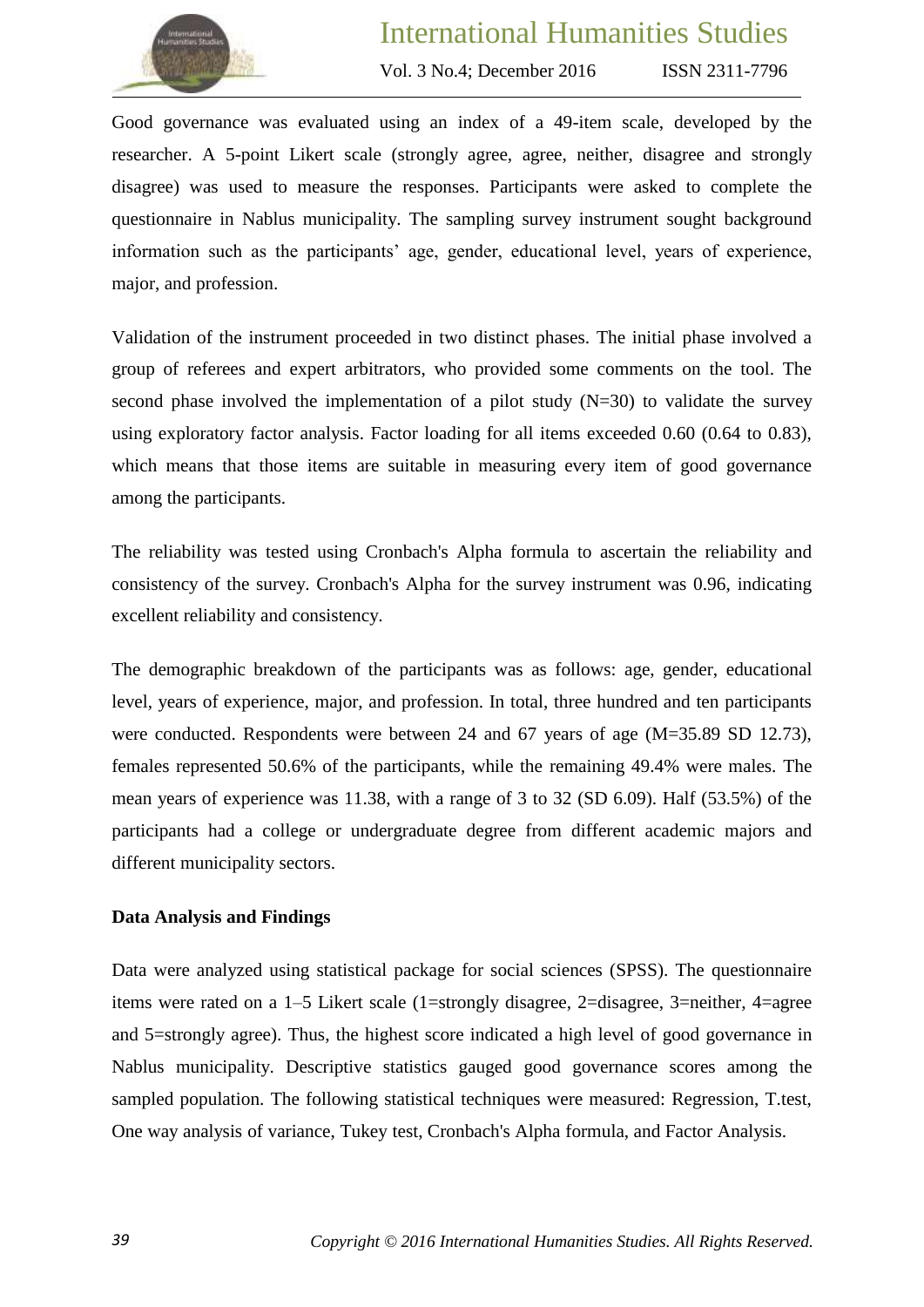

ISSN 2311-7796

Findings showed that good governance in Nablus municipality in the administrative area, financial disclosure, and accessibility of information was moderate.

The mean score of good governance in Nablus municipality as experienced by the sample of three hundred and ten participants was moderate (M 2.91 SD 0.67).

Furthermore, findings revealed that the indicators of good governance in Nablus municipality as perceived by the participants in the financial disclosure sub-scale were ranked in a descending order as follows: Nablus Municipality provides a sophisticated computerized system for financial management (M 3.29 SD 1.29); it seeks the services of a licensed external financial auditing firm (M 3.14 SD 1.21); the participants indicated that high quality is part of the financial disclosure process (M 3.13 SD 1.20); a special port let for the announcement of tenders is available to the public (M 3.09 SD 0.96); and participants emphasized that the financial budget includes a medium-term planning framework for three years at a minimum (M 3.04 SD 1.09).

Moreover, results revealed the indicators of good governance in Nablus municipality as perceived by the participants in the managerial sub-scale were ranked in a descending order as follows: Nablus municipality spreads the culture of rationalization among the municipal personnel (M 2.80 SD 1.34); staff and employees in various departments are engaged in the planning process (M 2.79 SD 1.26); the participants emphasized that the results of selection and recruitment of new employees are published within the municipality (M 2.64 SD 1.57); there is special commissions in the municipality to attract new employees (M 2.61 SD 1.50); and the municipality provides clear standards for career and job description (M 2.60 SD 1.50).

Additionally, findings revealed the indicators of good governance in Nablus municipality as perceived by the participants on the right to access information sub-scale were ranked in a descending order as follows: information in Nablus municipality is provided and accessible in a simple and direct manner (M 3.61 SD 1.36); Nablus municipality promotes a policy of openness to citizens and other institutions (M 3.30 SD 1.20); the participants emphasized that the financial information that is disclosed is true and inclusive (M 3.11 SD 1.15); Nablus municipality publishes and displays information audited by an independent and competent parties (M 2.91 SD 1.39); and it shares information with the community members and allows them be part of making decisions related to the municipality (M 2.90 SD 0.85).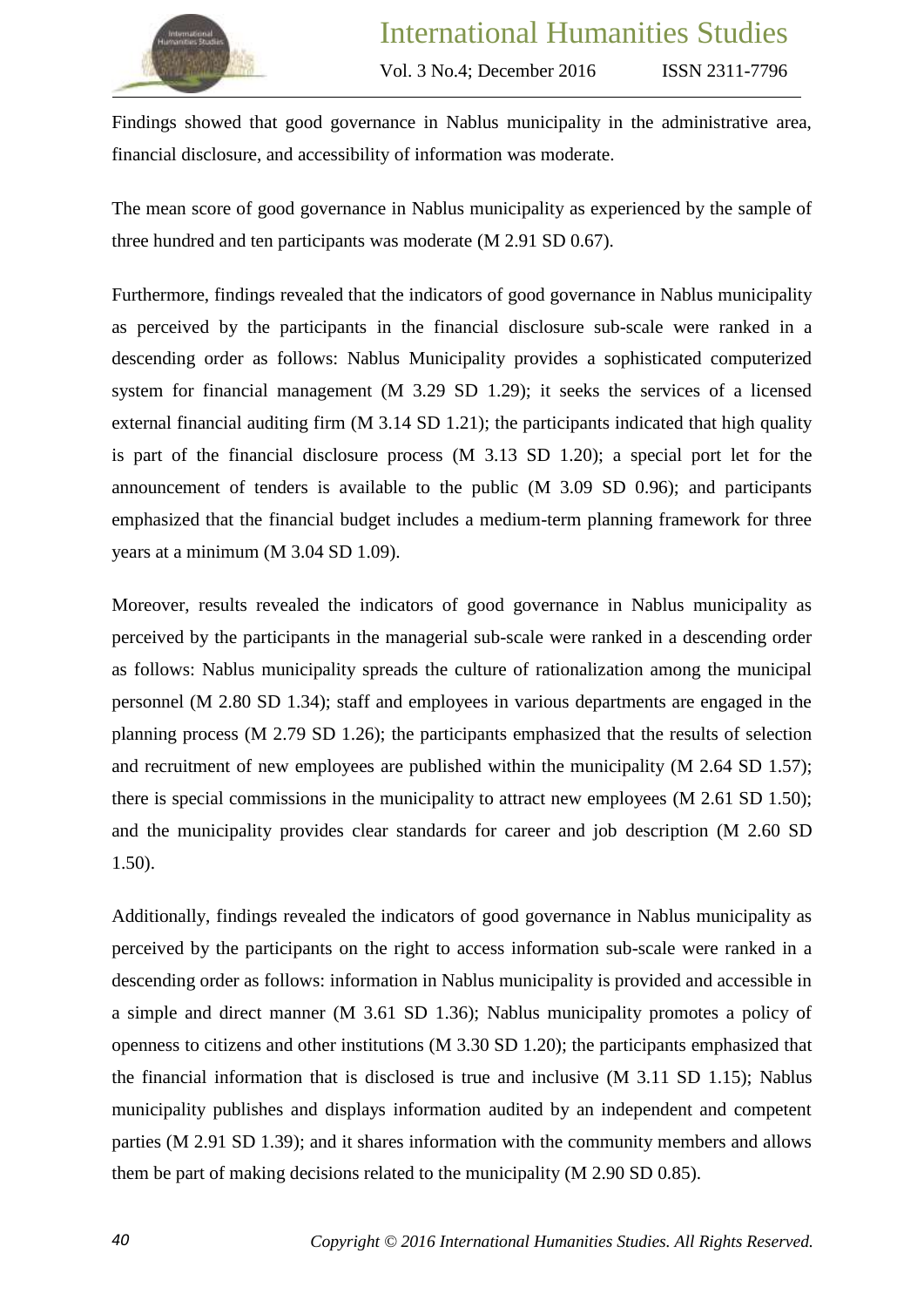

ISSN 2311-7796

Finally, the study investigated demographic breakdown of good governance among the participants with the aim of identifying differences. Findings show that age, gender, educational level, years of experience, major, and profession do not indicate any significant difference.

#### **Discussion**

The findings of the study indicated that good governance in Nablus Municipality as experienced by the sample of three hundred and ten participants was moderate. Undoubtedly, there is an obvious weakness on the part of the competent authorities on the subject of monitoring the performance of local and municipal councils.

The reality of good governance in Nablus Municipality in the domain of financial disclosure is medium, and the percentage of the total score is (58.2%) as indicated in the results of some paragraphs of this domain, includes the existence of honesty, accountability, and transparency standards in all financial transactions. The researcher believes that this paragraph constitutes the main index on the extent to which good governance and principles of transparency and honesty exist in financial transactions and financial disclosure practices in Nablus Municipality.

Therefore, these results confirm the weakness of the financial performance practices in Nablus Municipality. This finding is consistent with the results of a series of studies, which indicated a weakness and humility in the principle of financial disclosure applied in the public and private sector institutions. In this context, Ahmed et al. (2012) pointed out that local administrations lack the manifestations and principles of transparency and accountability required in financial areas, and most local governments rely on bureaucracy in making and taking public policies. In addition, Habbush (2007) found a medium commitment to the application rules of corporate governance on the part of the Palestinian public shareholding companies. Besides, Shah (2014) pointed out the absence of a formal information system which is necessary to monitor the compliance with the correct legal procedures in revealing information, especially the financial one, the lack of a sound and sustainable financial information, and the need for regular audited financial statements and information. Furthermore, Yahyaoui and Buslimah (2012) observed that companies that apply corporate governance become more attractive to investors, which would lead to an increasing access to capital markets, a better availability of credit, a decreasing cost of funding, a rise in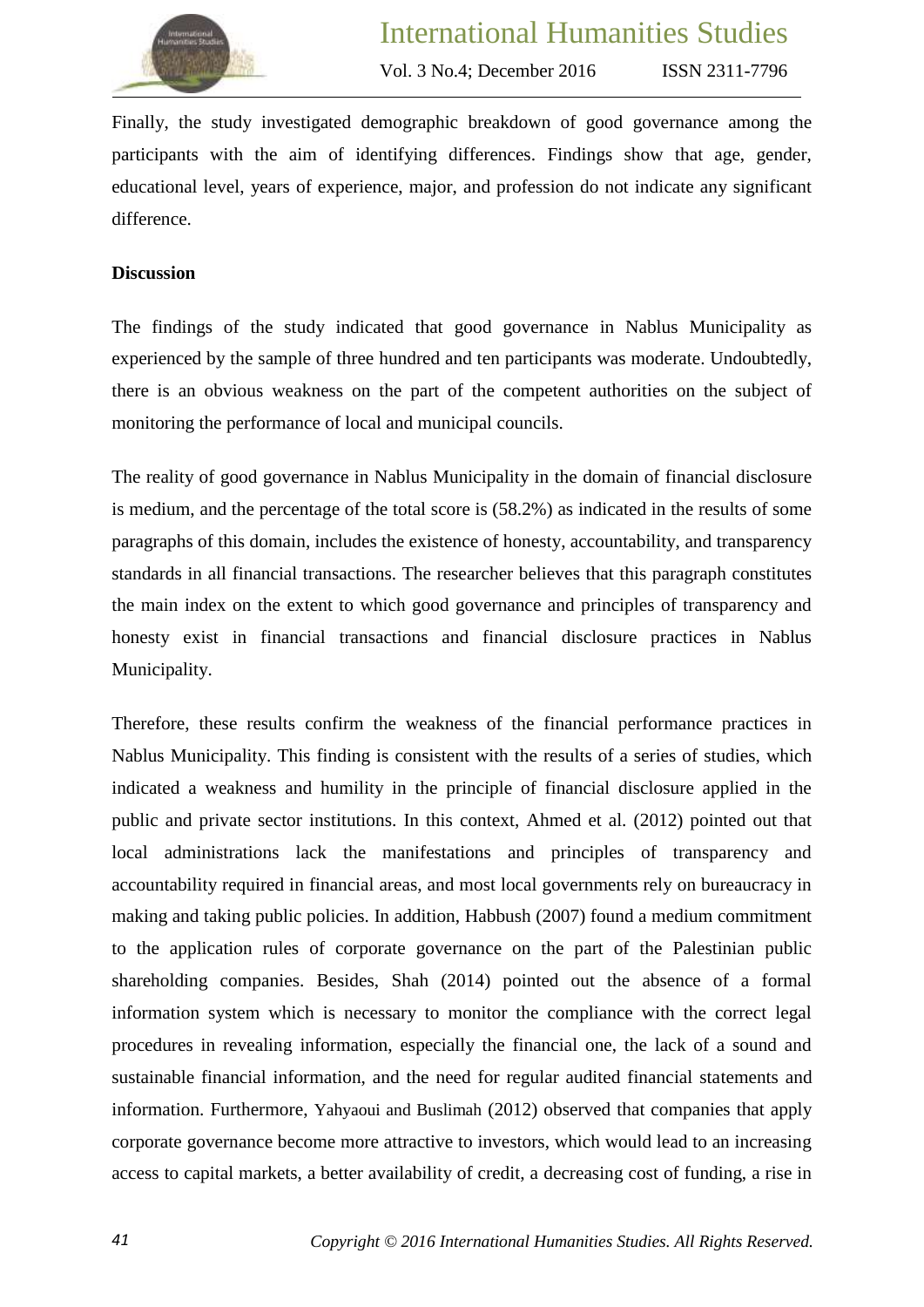

ISSN 2311-7796

the market value of the company, a reduction of risks, an increasing competitiveness of the company, and a better position to face corruption. The results of the study are also in agreement with the findings of Daur and Abed (2013) who reported a lack of commitment by some banks to the mechanism of adding to their annual financial reports as a detailed addendum showing how to apply corporate governance in the financial field.

Moreover, the results of the study show that the reality of good governance in Nablus Municipality in the administrative domain is moderate as well, and poor in the majority of the paragraphs which measure good governance indicators in the administrative area. The researcher believes that these results are close to the living conditions in the majority of local institutions that suffer from many administrative problems, including the weakness of the principles of transparency, accountability, and good governance in terms of performance—a finding which is consistent with the results of a series of previous studies. A study by Nafe and Saeid (2016) pointed out that municipal departments do not have private and specific quantitative standards for performance measurement by which the reality of the financial and administrative performance of these municipalities can be identified. In addition, these municipal departments do not apply the cost accounting system, hence the difficulty of conducting an overall analysis of expenses. Similarly, a study by Daur and Abed (2013) pointed out that the levels of application of good governance standards in the West Bank municipalities are medium and poor, and that there are differences between municipalities and Palestinian institutions of the local government in the levels of application of good governance. However, Ahmed et al. (2012) proved the existence of a problem related to the administrative management in local administrations. Many of these administrations lack the administrative management which is capable of finding out the attitudes of the local residents and domestic public opinion. In addition, these local administrations lack the principles of the required transparency and accountability. Most local governments rely on bureaucracy in making public policies. They also lack social control and use poor and old technological systems. In addition, Shehu, et al. (2012) indicated that the level of participation and community mobilization in the study area is low and not satisfactory. The study also showed that there are several reasons for poor participation, such as lack of traditional practices in citizen engagement, lack of awareness of the importance and benefits of participation for citizens, and the lack of willingness of the State and the central government to engage citizens and various community institutions in the decision-making process.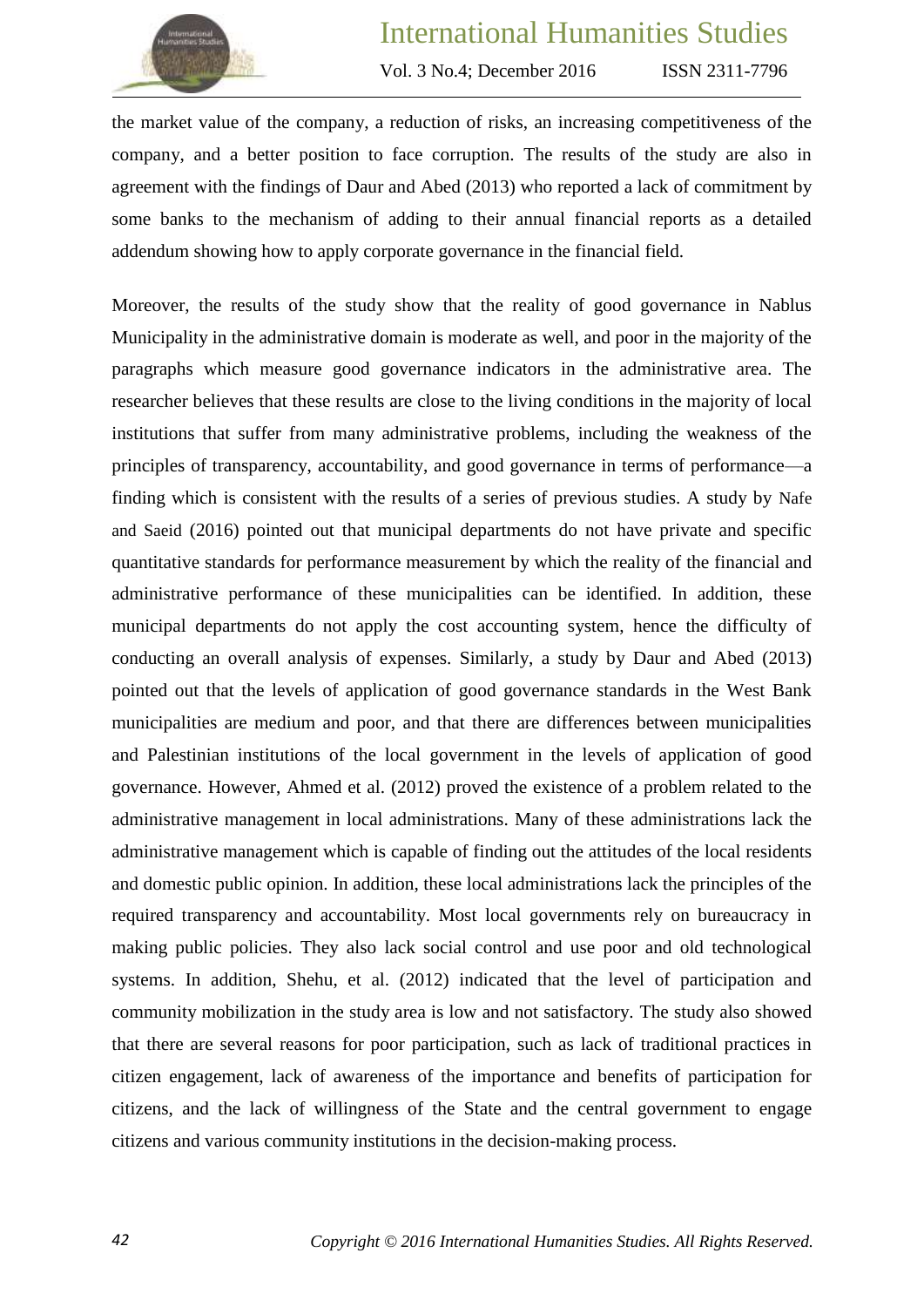

Vol. 3 No.4; December 2016

ISSN 2311-7796

In the domain of the right of access to information, the results of the study show that the reality of good governance in Nablus Municipality in the field of access to information by citizens is moderate also. The researcher believes that the results confirm the unsatisfactory reality of the situation and the circumstances under which Palestinian local institutions operate. Such current poor access to information does not prepare the ground for future sustainable local institutions, including local government institutions and municipalities. The results of the study indicate that citizens have poor access to the information required on both the administrative and financial levels— a finding which reflects the levels of performance practices in Nablus Municipality. This finding is consistent with the results of a series of studies. A study by Abdelhadi (2016) indicated the existence of a positive effect of the principles of ensuring the existence of effective governance framework, protecting the rights of shareholders, determining the role of stakeholders, identifying the responsibilities of the board of directors, and maintaining financial disclosure statements and transparency regarding institutional performance. By the same token, Isabel-María, et al. (2013) recommended municipalities and local bodies to provide information through different media, to provide audited statements for the citizens, to get all stakeholders in the community engaged, including the family, the school, the society and the media, and in raising public awareness of the importance of participation in the decision-making and policy-making process. Furthermore, Ahmed (2012) recommended entrenching the principle of transparency through the staff in charge of local authorities. Similarly, Shah (2014) strongly endorsed the importance of a free access system to gain access to data and benefit from feedback. Shehu (2012) highlighted the need to strengthen the participation of citizens in general policymaking in local bodies. However, Daur and Abed (2013) emphasized the need for a government body entrusted with practicing, following up and implementing standards of corporate governance, promoting the adoption of standards designed for Palestine, and fostering as well as spreading the culture of good governance among members of municipal councils.

The study results revealed that age, gender, educational level, years of experience, major, and profession do not indicate any significant difference in good governance in Nablus municipality as experienced by the participants. This indicates that good governance is not very much influenced by these variables. Therefore, they are more likely to be affected by other factors other than age, gender, educational level, years of experience, major, and profession.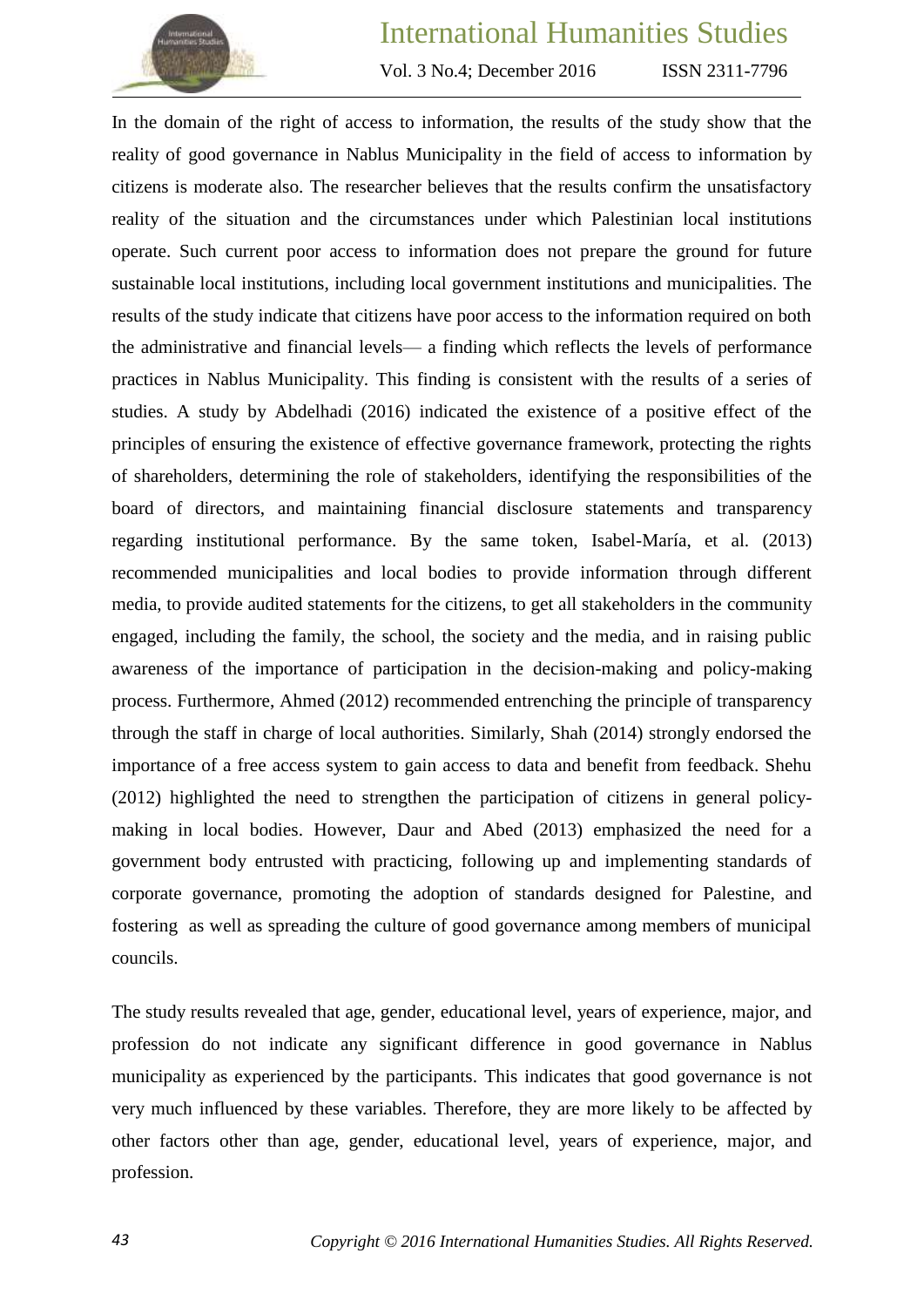

Vol. 3 No.4; December 2016

ISSN 2311-7796

The results also revealed the bitter and despicable reality of the local Palestinian institutions. Members of the community have an obvious lack of the knowledge and awareness of the importance and of the applications of the principles of good governance in the management of local institutions. Therefore, the results also show the absence of specialized bodies to follow governance applications and good governance in the various civil and governmental institutions as well as in the local and private sector institutions.The results also suggest that adherence of institutions to mechanisms and rules of corporate governance would lead to a reduction in financial and administrative corruption and would result to an increase in the efficiency of their performance. Based on the findings of the study, the following recommendations were made:

- 1. Issuance of regulations and laws on the applications of governance in local Palestinian institutions; the imposition of strict sanctions against the perpetrators of financial and administrative corruption and against the manipulators of public money; and regarding corruption as a crime against honor.
- 2. Raising the citizens ' awareness of the importance of the applications of corporate governance and good governance through various local media outlets and including these applications in the curricula of schools and universities.
- 3. Providing incentives and awards for successful applications in the field of good governance by local institutions.
- 4. Establishing frameworks and bodies specialized in governance and in combating corruption.
- 5. Compelling all institutions to publish annual and audited financial and management reports in a timely manner, and compelling them to abide by the principles of transparency and financial disclosure.

## **References**

Abdelhadi, M. (2016). Governance: a true path for the relationship of the state and local communities after revolutions. The Arab Democratic Center. Retrieved from: [http://democraticac.de/?p=26699](http://www.google.com/url?q=http%3A%2F%2Fdemocraticac.de%2F%3Fp%3D26699&sa=D&sntz=1&usg=AFQjCNFnCpBvv1ByNGFWsJ_UsR_OQqljfg) (Arabic version).

Afalo, W. & Sharafi, A. (2013). The role of governance in improving the Algerian Local Administration. Master Thesis. Algeria: Guelma University (Arabic version).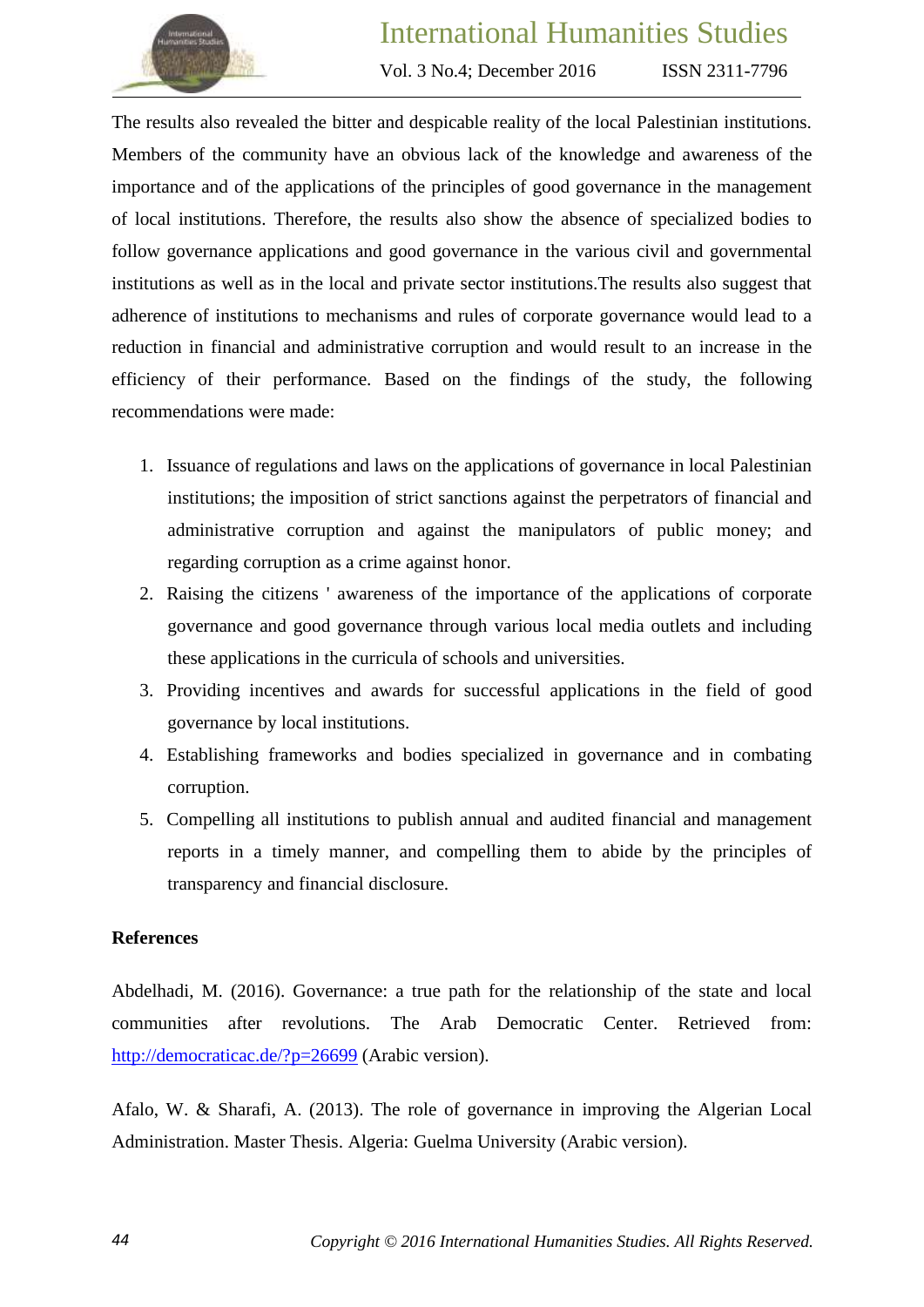

Ahmed, M. & Hassan, A. (2012). Readiness of local administrations to adopt e-governance: a case study in the office of the province of Ninwah. Journal of Administration and Economics, 93(1), 281- 298.

Daur, J. & Abed, M. (2013). The extent of adherence of banks operating in Palestine to the requirements of advanced corporate governance: a field study. Journal of Al-Azhar University, Humanities, 15(1). Retrieved from: <http://www.alazhar.edu.ps/journal123/detailsr.asp?seqq1=2451>

Isabel, M., Luis, R. & José, V. (2013). Evolutions in [E-governance:](http://onlinelibrary.wiley.com/doi/10.1002/eet.1622/abstract) evidence from Spanish Local [Governments,](http://onlinelibrary.wiley.com/doi/10.1002/eet.1622/abstract) Wiley Online Library, 23(5). Retrieved from:

<http://onlinelibrary.wiley.com/doi/10.1002/eet.1622/abstract>

Eid, G. (2015). Fundamentals of good administration /governance. Retrieved from: [http://economy2day.com,7-2-2016](http://economy2day.com,7-2-2016/(عربي)) (Arabic version).

Ghadban, H. (2012). The role of corporate governance in the revitalization of the financial markets in developing countries. Algeria: University of Mohammed Khider, Biskra (Arabic version).

Shehu, M. Dollani , P. Gjuta , D . (2013). Citizen Participation and Local Good Governance ; Case Study - Kukes Region . Albanian Journal of Agricultural Sciences . Vol. 12 Issue 4, p675-684. 10p.

Habbush, M. (2007). The commitment of the Palestinian public shareholding companies the rules of corporate governance-analytical study of the views of the internal auditors, external auditors and directors of public companies, unpublished Master Thesis, School of Graduate Studies, Faculty of Commerce, the Islamic University, Gaza.

Lee, K. (2002). Linking corporate governance to firm behavior and performance: the case of Korean chaebols viewed as a leveraged CMS firm. Managerial Finance, 28(10), 19–32.

Locke, J., Hume, D. & Rousseau, J. (2011). The social contract. Ahmed Trans. Cairo: The General Authority for Cultural Palaces, original work published in 1762 (Arabic version).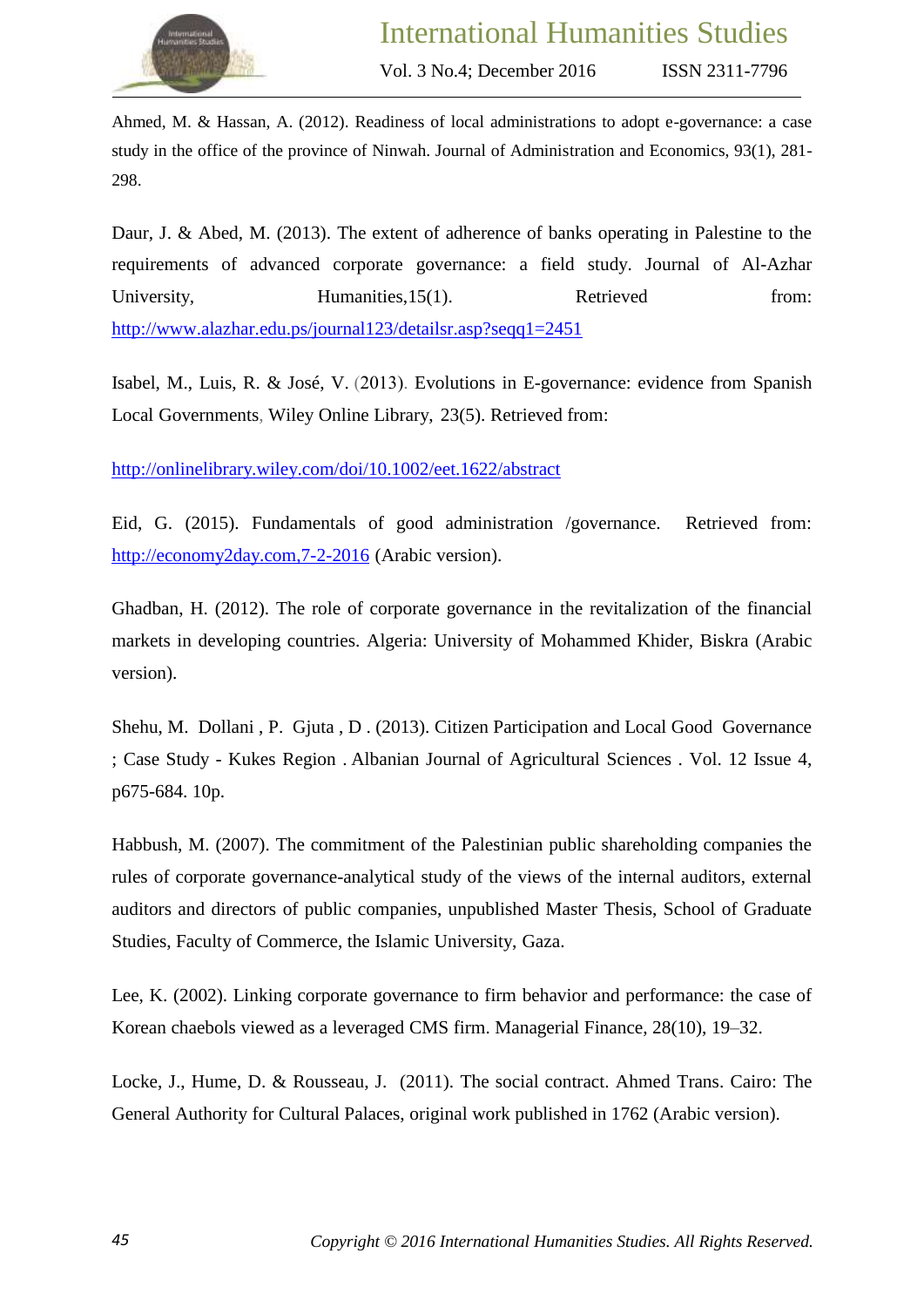

Nafe, R. & Saeid, A. (2016). Assessing financial performance of the departments of the municipalities of Babylon and Karbala: a comparative applied study. Journal of Economic andAdministrative Sciences, 22(89), 22-52 (Arabic version).

Othman, A. & Matarneh, A. (2016). Corporate governance and its affection on organizational performance in the Jordanian industrial companies. Al Kut Journal for Economic and Administrative Sciences, 21(1), 315-331.

Rizq, A. (2008). Good governance: an option for administrative and financial reform. Cairo: The Second Arab Forum. Cairo. Retrieved from: [http://www.aradoportal.org.eg.](http://www.aradoportal.org.eg/)

Shah, A. (2014). Responsibility with accountability: a FAIR governance framework. Journal of Economics and Business, 32(2), 343-377.

Shibley, M. & Manhal, M. (2012). The effect of the principles of good governance in developing a transparent system for senior management: a field study in the General Company for Ports of Iraq. Journal of Economic Sciences, 8(29), 113-139 (Arabic version).

Standard and Poor's Governance Services (2002). Standard and Poor's Corporate Governanc, the McGraw-Hill Companies Inc. 55 Water Street, New York, NY 10041 U.S.A. Retrieved from: [http://www.kantakji.com/media/3339/w116.pdf%20e%20Scores.](http://www.kantakji.com/media/3339/w116.pdf%20e%20Scores)

The Corporate Governance Center & the Program of Democracy and Human Rights. (2010). Concepts and policies of governance in the Arab and Western literature. Cairo: University of Cairo.

The Millennium Development Goals Report. (2015). The United Nations, New York. Retrieved from:

<http://www.ohchr.org/EN/Issues/Development/GoodGovernance/Pages/GoodGovernanceIndex.aspx>

Transparency International. (2016). Retrieved from: [http://www.transparency.org,2016.](http://www.transparency.org,2016/)

Yahyaoui, N. & Bouhadid, L. (2014). Governance and its role in improving the financial performance of the Algerian institutions: a case study of the new Canning Factory (NCA) in Rouiba, ABPR, 5 (Arabic version).